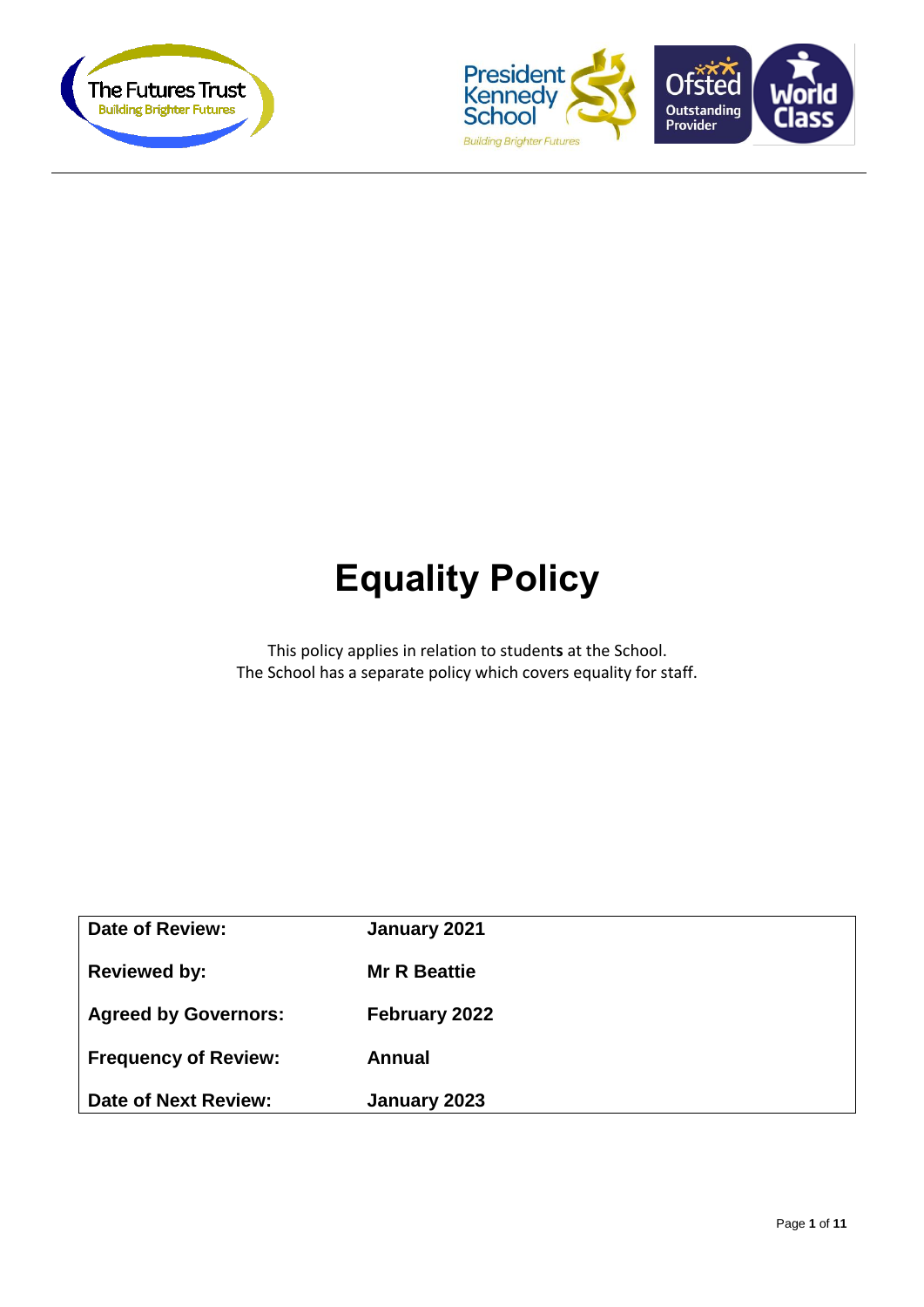



## **Contents**

| Cover                                               | Page 1  |
|-----------------------------------------------------|---------|
| Contents                                            | Page 2  |
| 1. Policy Overview                                  | Page 3  |
| 2. Public Sector Equality Duty                      | Page 4  |
| 3. Curriculum                                       | Page 5  |
| 4. Extra-Curricular Activities/Enrichment Programme | Page 5  |
| 5. Staff's Role in Equality for students            | Page 6  |
| 6. Student conduct                                  | Page 7  |
| 7. Pregnancy and Maternity                          | Page 8  |
| 8. Admissions                                       | Page 8  |
| 9. Uniform                                          | Page 8  |
| 10. Ethos                                           | Page 9  |
| 11. Responsibilities                                | Page 10 |
| 12. Monitoring                                      | Page 11 |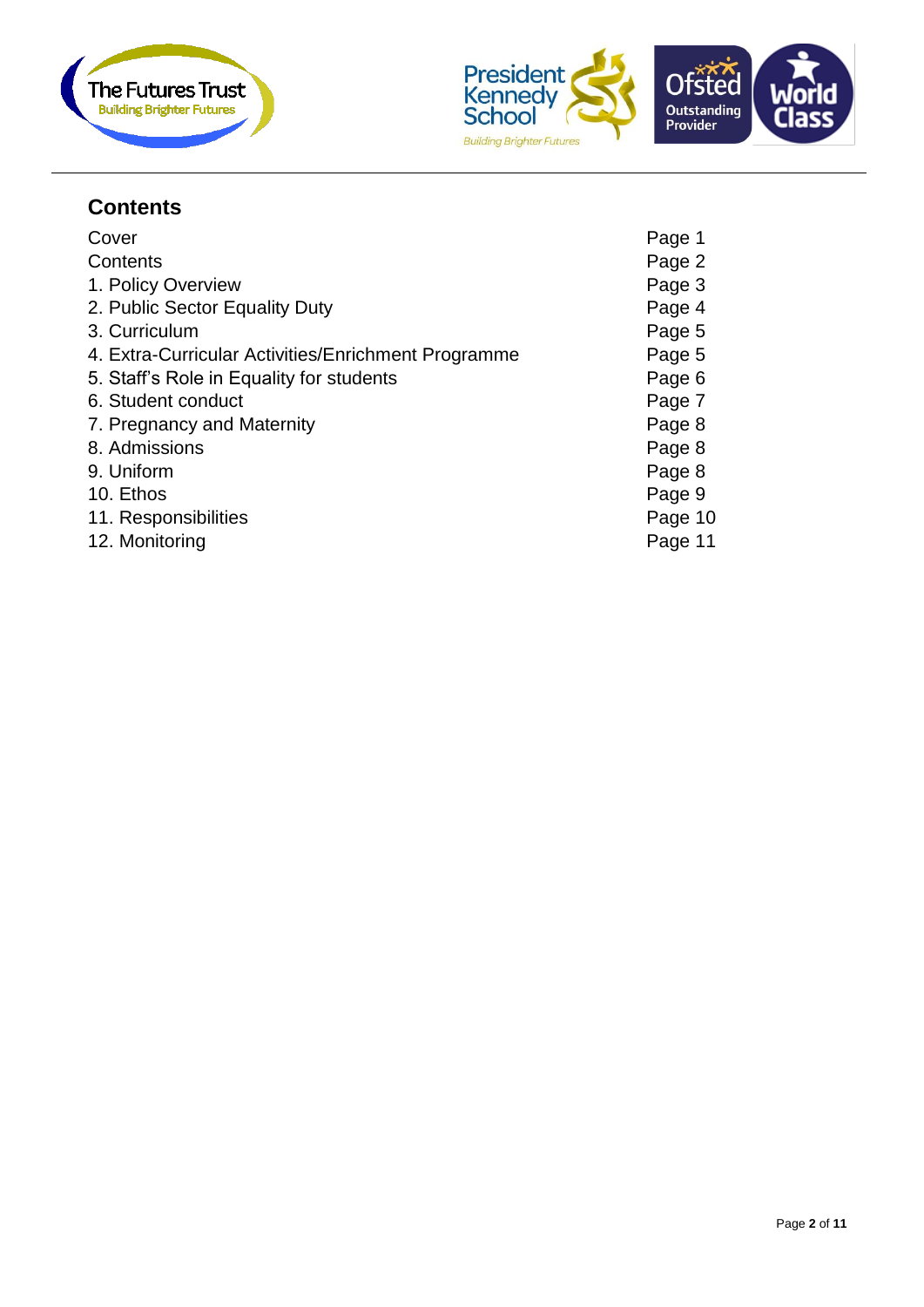



#### **1. Policy Overview**

President Kennedy School is committed to equality of opportunity and access and regards all pupils as having equal worth and importance, for all, regardless of:

- **Disability**
- Race
- Religion or belief
- Sex
- Sexual orientation
- Age
- Gender reassignment
- Pregnancy and maternity

together, this is known as the "protected characteristics".

Inclusion, equality and access of opportunity are the core values which underpin all of our activities. We believe that the active promotion of diversity within the overarching equality of opportunity enriches the lives and experiences of all pupils at the school.

#### **Through PRIDE and President Kennedy School aims to:**

- Deal with all incidents of prejudice, intolerance and/or discrimination
- Meet all our students' needs, encourage them to achieve their full potential, and raise educational standards
- Raise awareness of, and to celebrate, cultural diversity and prepare pupils for a life in a culturally diverse society
- Promote equality of opportunities for all pupils to achieve as highly as possible
- Provide an appropriate learning experience for all pupils, whatever race, ethnicity, culture, gender, religion, sexual orientation, ability or social situation
- Develop a culture which values everybody and provides the opportunity to learn in an environment free of prejudice
- Ensure that all staff educate against any form of prejudice or negative stereotyping and that their conduct with pupils and colleagues reflects this responsibility at all times
- Ensure that students, staff and parents are not adversely affected in any area of the schools activities on grounds of diversity.
- Take specific action to tackle any differences between sub-groups such as racial groups in their attainment levels and progress, in the use of disciplinary measures against them (such as exclusion), in admissions, or in assessment.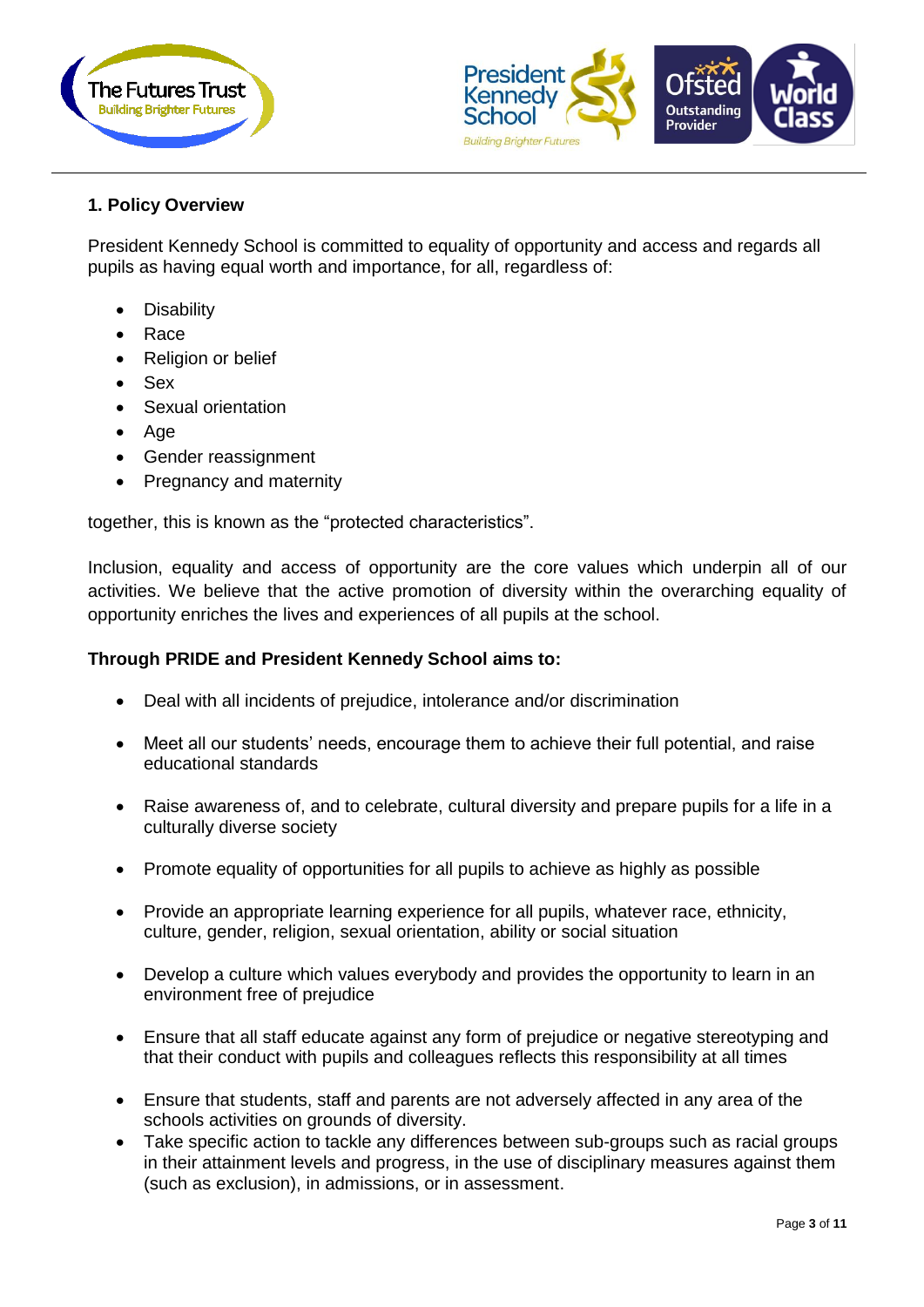



- Create an ethos in which these issues can be discussed openly by the whole school community including parents
- Use opportunities through assemblies to deal with issues of prejudice and the importance of the values of inclusiveness, community, equality, and mutual respect
- Consider the equality implications whenever it is taking significant decisions or developing policy.

## **2. Public Sector Equality Duty**

President Kennedy School fully recognises its public-sector equality duty under section 149 of the Equality Act 2010. The School will, in the exercise of its functions, have due regard to the need to:

- Eliminate discrimination and other conduct that is prohibited under the Equality Act 2010:
- Advance equality of opportunity between people who share a "protected characteristic" (see below) and people who do not share it; and
- Foster good relations across all characteristics, between people who share a protected characteristic and people who do not share it.
- The school will keep a written record to show where it has actively considered its equality duties and asked relevant questions.

President Kennedy School also recognises its specific duties to:

- Publish information (which will be updated annually) to demonstrate that it is complying with the public-sector equality; and Prepare and publish equality objectives every four (4) years.
- The school will publish equality information on its website.

Further information on this act is available at <http://www.legislation.gov.uk/ukpga/2010/15/contents>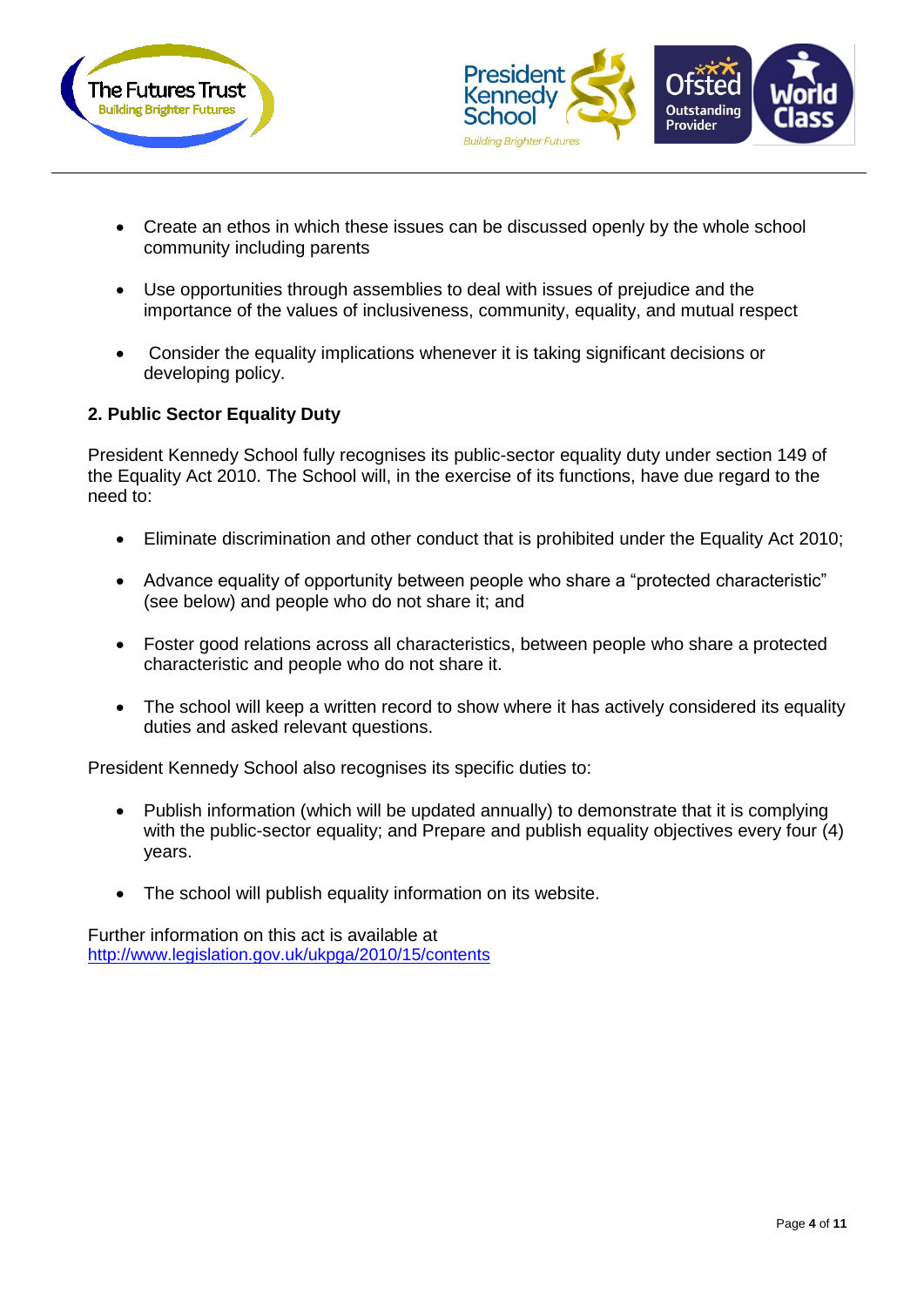



#### **3. Curriculum**

Equal opportunity through a 'No barriers' approach for all is evident in the delivery of:

- The formal curriculum (programme of lessons)
- The informal curriculum (extra-curricular activities)
- The 'hidden' curriculum (the ethos of the school, e.g. the quality of personal relationships).
- All students are entitled to equal access to all areas of the curriculum.
- Learning materials will be free from bias and suitably differentiated to enable full access to the curriculum by all students.
- The College Curriculums, which includes Sex and Healthy Relationship Education (SHRE), and other curriculum areas, promote the value of diversity and deal with the problem of prejudice and its effects.
- Staff must remain cognisant of all equal opportunity issues.
- Staff will respond positively to the individual needs of all students.
- Curriculum planning and Schemes of Work will demonstrate strategies, teaching and learning styles and resources which enable all students, regardless of their ability and personal characteristics, to maximise their performance and achievement.

#### **4. Extra-Curricular Activities/Enrichment Programme**

We will endeavour to provide a range of activities to meet the needs of all pupils.

All pupils are encouraged to access the full range of extra-curricular activities.

Provisions to support participation may need to be agreed e.g. changing facilities.

Specific School Accessibility Plans outline support and provisions made available to all students to enable full engagement with chosen activities.

Where provisions are not explicitly described in the Accessibility Plan school staff invite parents/carers to a meeting to discuss the individual needs of their child and plan to support access and enjoyment of chosen activities.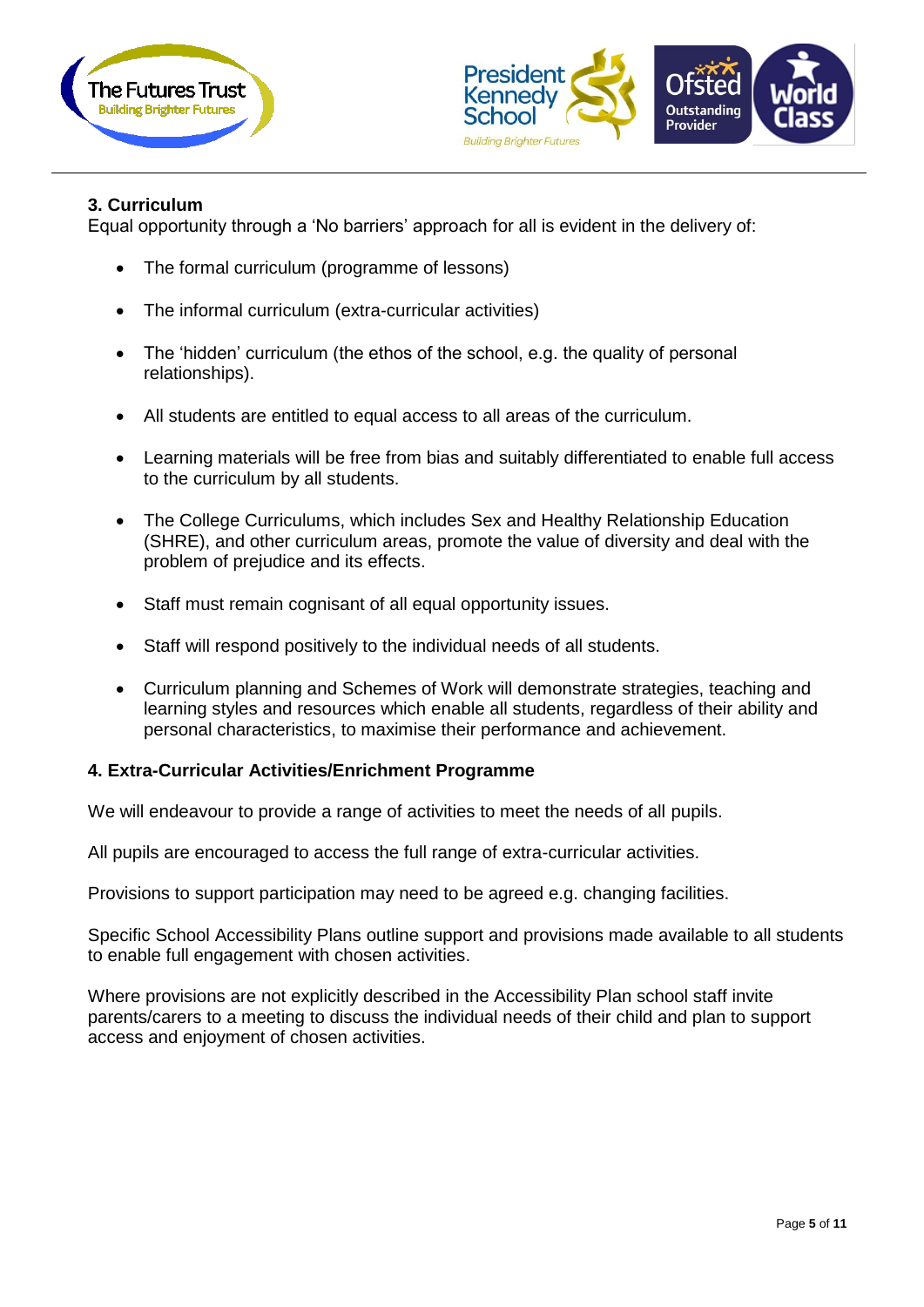



### **5. Staff's Role in Equality for Students**

President Kennedy School recognises the need to actively protect and safeguard all children and adults who may be vulnerable because of their disabilities or characteristics. Staff and pupils will work together to eliminate discrimination, harassment and victimization.

President Kennedy School is committed to an equal opportunity recruitment policy and equality for staff is dealt within our safer recruitment practice.

The school will:

- Provide training and support to staff in carrying out their responsibilities under the policy
- Insist that all members of staff challenge inappropriate racial or stereotypical comments both in and out of the classroom
- Regularly examine the content of resources to ensure that negative images are not portrayed
- Use strategies set out in the behaviour and anti-bullying policies for addressing and preventing discrimination
- Deal appropriately with any incidents of discrimination
- Where appropriate, consult with Governors, parents, staff and pupils as regards the likely impact of proposed policies for the promotion of equality.
- Work with agencies and organisations (e.g.. local authority, police, NSPCC) to assist in fostering equality of opportunity through any local or related initiatives.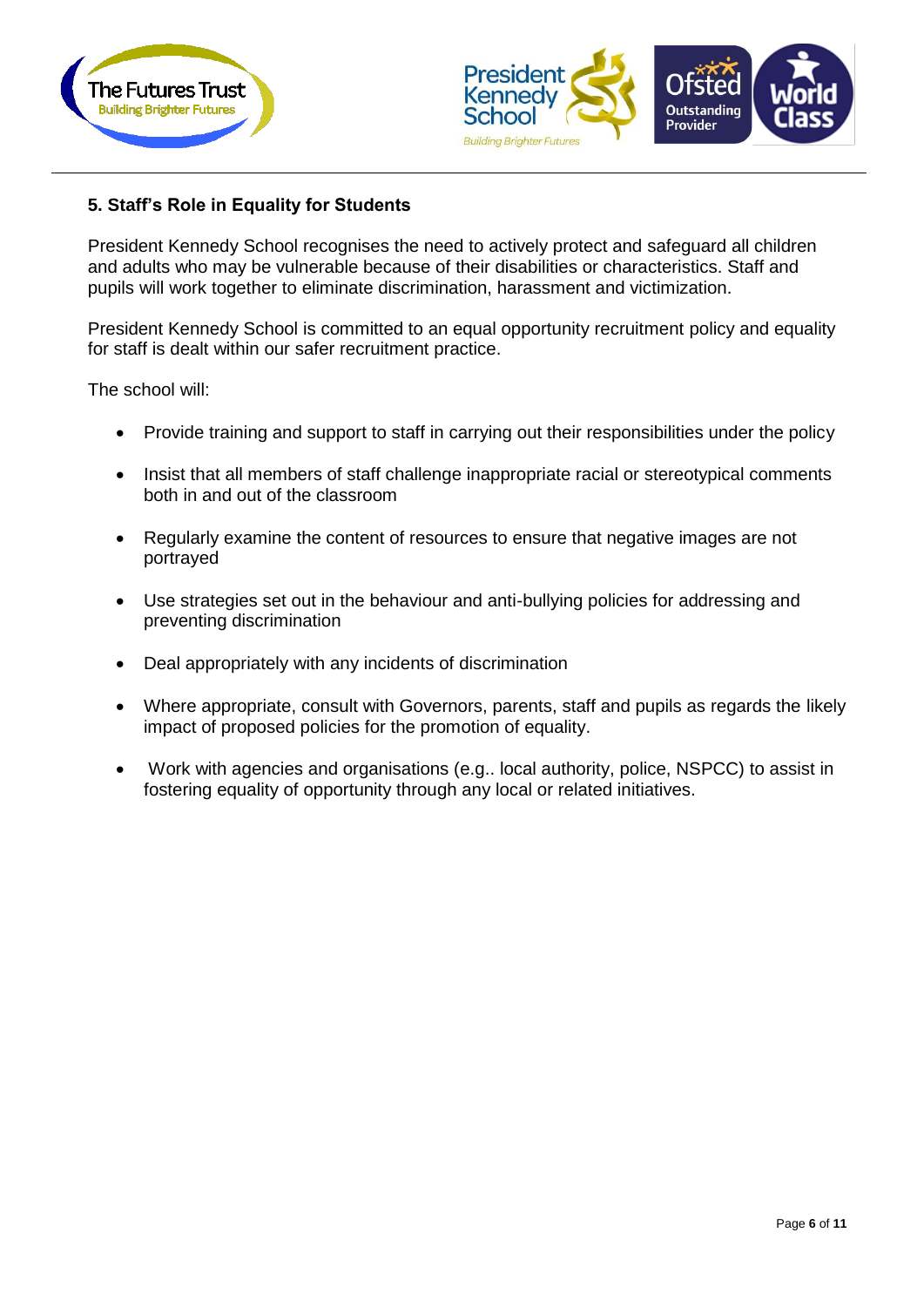



#### **6. Student Conduct**

Pupils are encouraged to promote a climate of understanding, tolerance and harmony and report any occurrence of discrimination.

Incidents between students

- Evidence of negative incidents, whether between students; staff or student and staff, will be dealt with immediately and the Behaviour Policy will be applied where applicable
- All incidents and ensuing actions will be recorded in writing
- An immediate report will be made, in writing and as soon as possible, to the appropriate College Team, Subject leader or a member of the Senior Leadership Team (SLT).
- The perpetrator(s) will be made fully aware of the reasons why such behaviour is unacceptable and given the opportunity to review and modify their inappropriate behaviour as part of a long term strategy.
- The victim(s) will be provided with support (short or long term) and be kept informed of any action being taken on their behalf.
- The parents or carers of both the perpetrator(s) and victim(s) will be informed of the incident and the action being taken.
- The parents or carers of the perpetrator(s) may be requested to visit the School in order to discuss the incident.
- The parents or carers of the victim(s) will be given the opportunity to visit the school to discuss the incident.
- College Teams will also decide on any further sanction or support which is needed around each incident.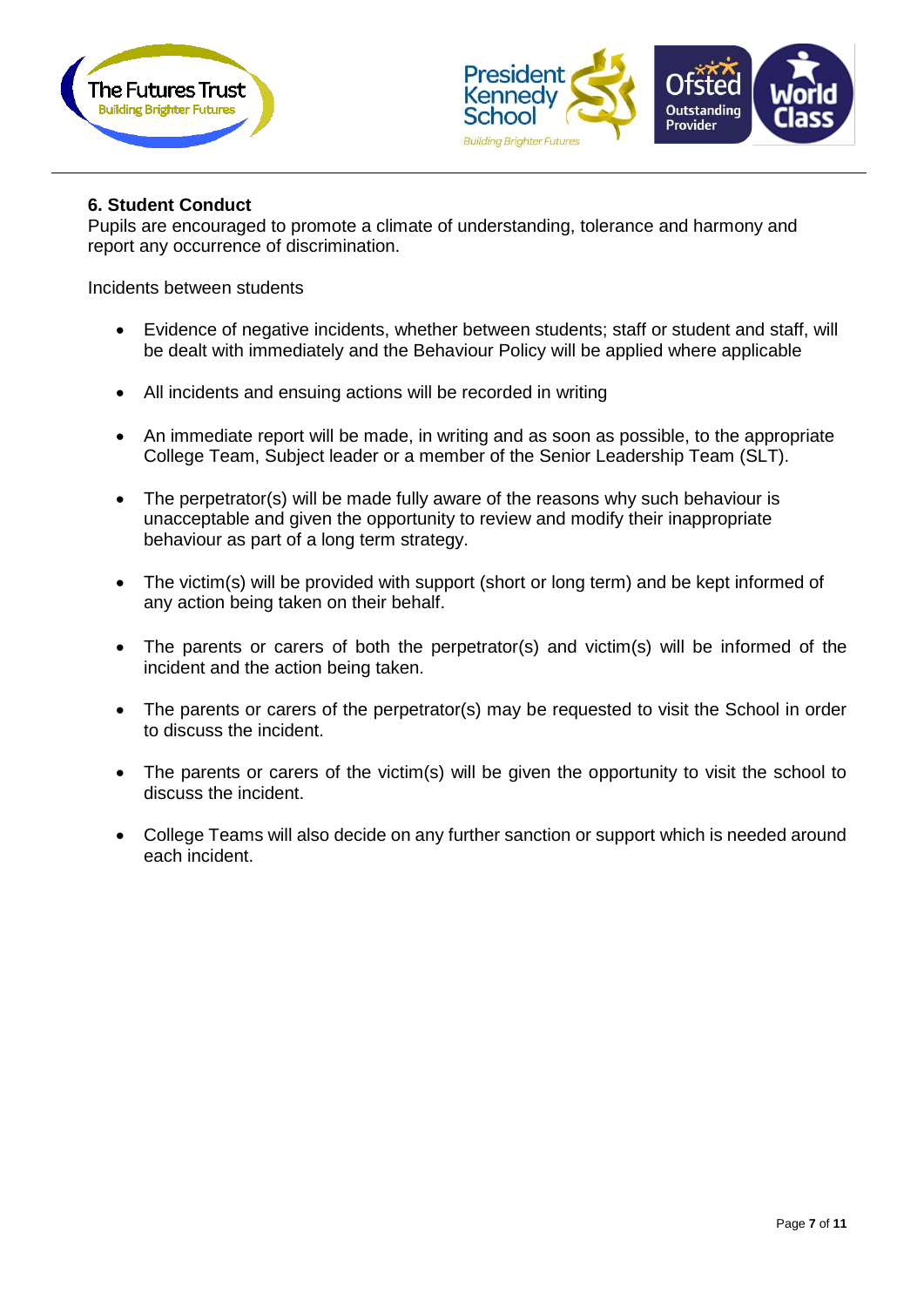



#### **Incidents involving Staff and Students**

Any incidents of inappropriate behaviour or offensive remarks concerning protected characteristics will be recorded in writing, and referred directly to the SLT and usually dealt with by the Headteacher. Governors and the Human Resources Lead may be consulted.

#### **Incidents concerning Parents or Visitors to the School**

- Whenever possible, staff will challenge any inappropriate behaviour or remarks
- Matters of major concern will be referred directly to a member of the SLT.

#### **7. Pregnancy and Maternity**

Any pupil becoming pregnant during their statutory education years will be supported to complete their education:

- A risk assessment will be completed to ensure that all physical access arrangements are in place
- A referral will be made to the school nursing service and the appropriate local service supporting teenage mothers
- A named staff member will be identified to ensure protection of the student's physical, emotional and social needs in the school. The mentor will liaise with home and external agencies (this will usually be the SENCO)
- Staff will work with external agencies to secure an appropriate educational setting for the later weeks of pregnancy and early maternal weeks.

#### **8. Admissions**

President Kennedy School s Admissions Policy complies with the Admissions Code and welcomes a diverse pupil population. This encompasses all abilities, aptitudes, social backgrounds and any of the protected characteristics apart from age, which is not a protected characteristic that applies to students in schools.

#### **9. Uniform**

In implementing its uniform policy, the school has regard to its duty not to discriminate on grounds of the protected characteristics.

The student uniform and staff dress code makes provision for religious diversity. The school will consider written requests from parents for variations in the uniform on religious grounds or on the basis of other protected characteristics. The Head teacher may take expert advice and will normally arrange to meet with the parents to discuss the implications of such a request.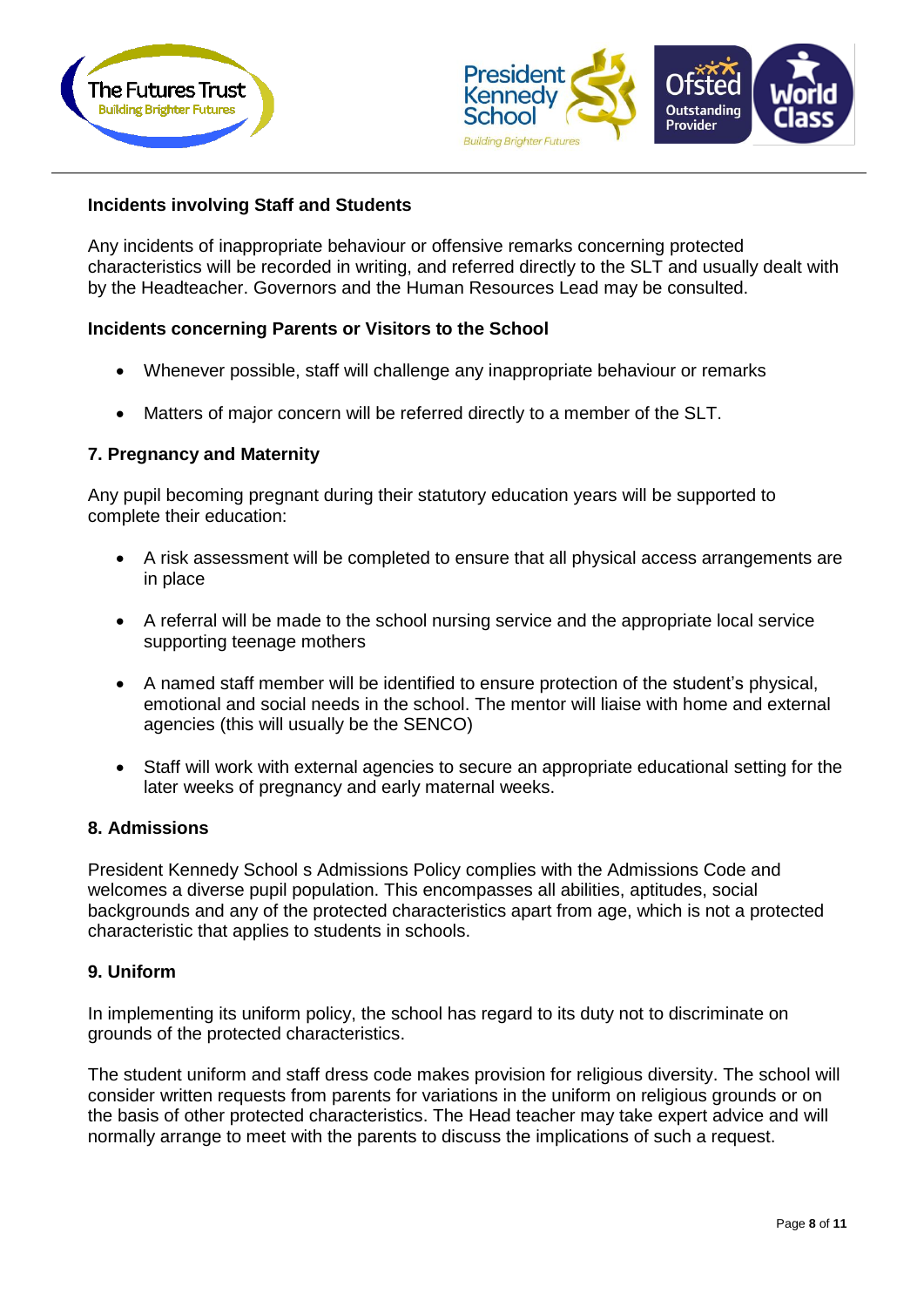



Any complaints regarding the school's decision in this regard should be raised in accordance with the schools complaints policy.

#### **10. Ethos**

**Display** 

Posters and display materials in corridors and classrooms will, as appropriate, reflect the composition of President Kennedy School.

Visitors, Parents and Local Community

- Positive role models will be encouraged to actively participate in school life
- Members of the local community will, whenever possible, be involved in the planning and delivery of the curriculum and in extra-curricular activities
- Whenever possible, interpreters will be present at Parents' Evenings and at parental meetings as needed
- Efforts will be made to ensure communications with home are accessible by a parent/carer notwithstanding a protected characteristic they may hold.

#### Library

The School Library will reflect the composition of the school and the varying cultures and lifestyles in the world today.

#### School Meals

All members of the school community are entitled to a balanced diet.

Students with Care Plans stating special dietary needs will be appropriately catered for where possible.

The school recognises that students of certain faiths will also have specific dietary requirements and the school will act in accordance with its duties under the Equality Act 2010 to provide appropriate meals for such students.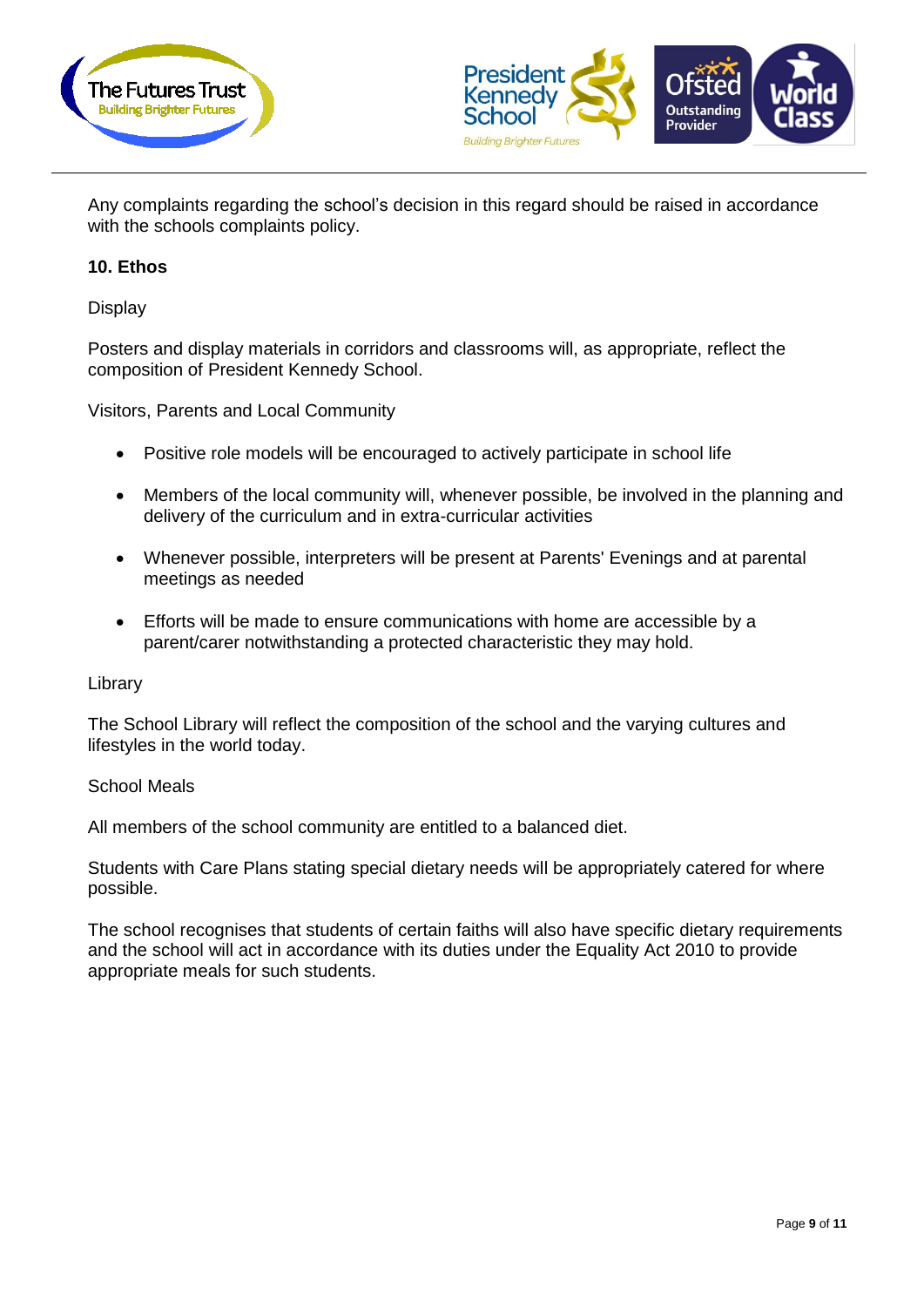



#### **11. Responsibilities**

The Futures Trust

The Trust is responsible for ensuring that the school complies with legislation and that this policy, and its related procedures and strategies, are implemented. The Trust will monitor and review the working of the policy and procedures by allocation of duties to senior school staff and to the Local School Governors.

The Headteacher

The Headteacher is responsible for:

- Making sure the policy is readily available and that the staff, students and their parents and carers know about it
- Making sure the policy and its procedures are followed
- Ensuring that all staff are aware of their responsibilities and are given support when taking appropriate action
- Taking appropriate action in cases of discrimination
- Presenting general reports, statistics and incident reports to the school Governing Body.
- Ensuring that appropriate arrangements are put in place to monitor the performance of potentially disadvantaged or vulnerable students.

Senior Leadership Team (SLT)

It is the responsibility of SLT to ensure that:

- Strategies are implemented to raise performance, aspirations and self-esteem
- Staff development is provided to raise awareness of differences in need and to promote strategies to raise achievement in all students
- They evaluate the impact of additional support on standards achieved.
- It is essential that there is an appropriate response to identified patterns of attainment, progress, behaviour, attitudes and attendance.